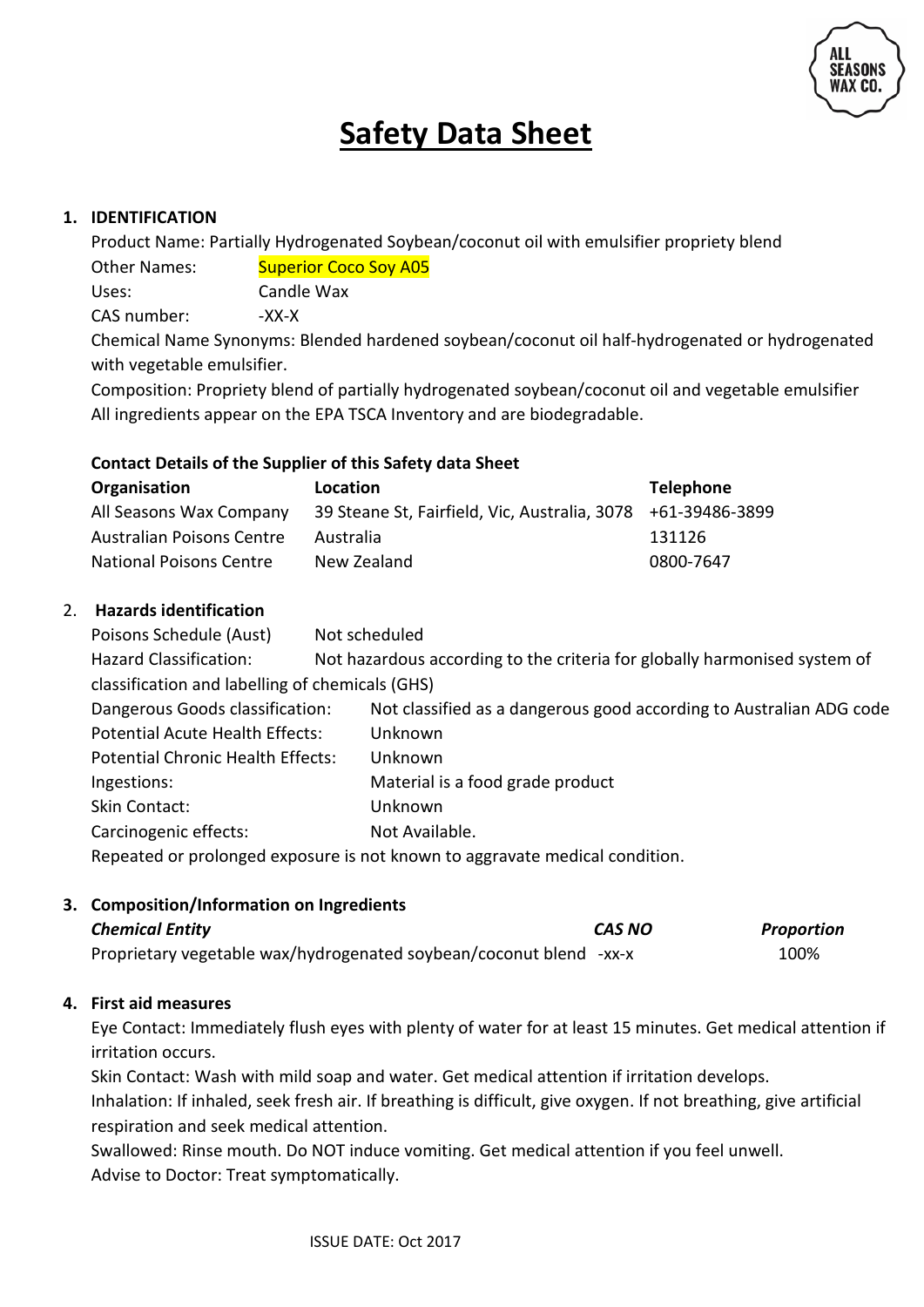

## **5. Fire Fighting Measures**

General Measures: If safe to do so, move undamaged containers from fire area. Cool containers with flooding quantities of water until well after fire is out.

Flash Point, °C: 320

Extinguishing media: Dry chemical, carbon dioxide, foam, water or fog. Class ABC fire extinguisher. Special firefighting protective equipment: Firefighters should wear self-contained breathing apparatus in the positive-pressure mode, protective clothing should be worn in fighting fire involving chemicals. Lower explosive Limit: No data available

Upper Explosive Limit: No data available

Hazchem code: No data available

#### **6. Accidental Release Measures**

General Response Procedure: Ventilate enclosed spaces before entering. Eliminate all ignition sources (no smoking, flares, sparks or flames). Do not touch or walk through spilled material.

Steps to be taken in case material is released or spilled: Sweep up and recover or mix material with moist absorbent and shovel into waste container. Wash down spill area with hot water containing detergent and flush to a sewer serviced by waste water treatment facility.

Decontamination: No information available.

Environmental precautionary measures: Avoid release to the environment. Prevent entry into darins and waterways.

Waste disposal: Recover material or dispose (incineration is preferred) in accordance with applicable federal, state and local regulations. Material collected with absorbent may be disposed in a permitted landfill in accordance with federal, state and local regulations. Empty container may retain vapour or product residue. Observe all labelled safeguards until container is clean, recondition or destroyed.

#### **7. Handling and Storage**

Handling: handle in accordance with good industrial hygiene and safety practices. Precautions: Keep away from heat. Keep away from sources of ignition. Avoid breathing dust and mist. Keep away from incompatibles such as oxidising agents.

Storage: Keep material cool in a well ventilated area.

#### 8. **Exposure Controls/Personal Protection**

General: No occupational exposure limits noted for the ingredient(s).

Engineering Controls: Use processes enclosures, local exhaust ventilation, or other engineering controls to keep airborne levels below recommended exposure limits. If user operations generate dust, fume or mist, use ventilation to keep exposure to airborne contaminants below limit.

Personal Protection: As a solid not applicable, food grade product.

When heated, ensure eyes and skin are protected from the hot oil.

Personal Protection in Case of a large spill: splash goggles, Full suit, Dust respirator, Boot and Gloves. A self-contained breathing apparatus should be used to avoid inhalation of the product. Suggested protective clothing might not be sufficient, consult a specialist before handling this product. Exposure Limit: Not Available.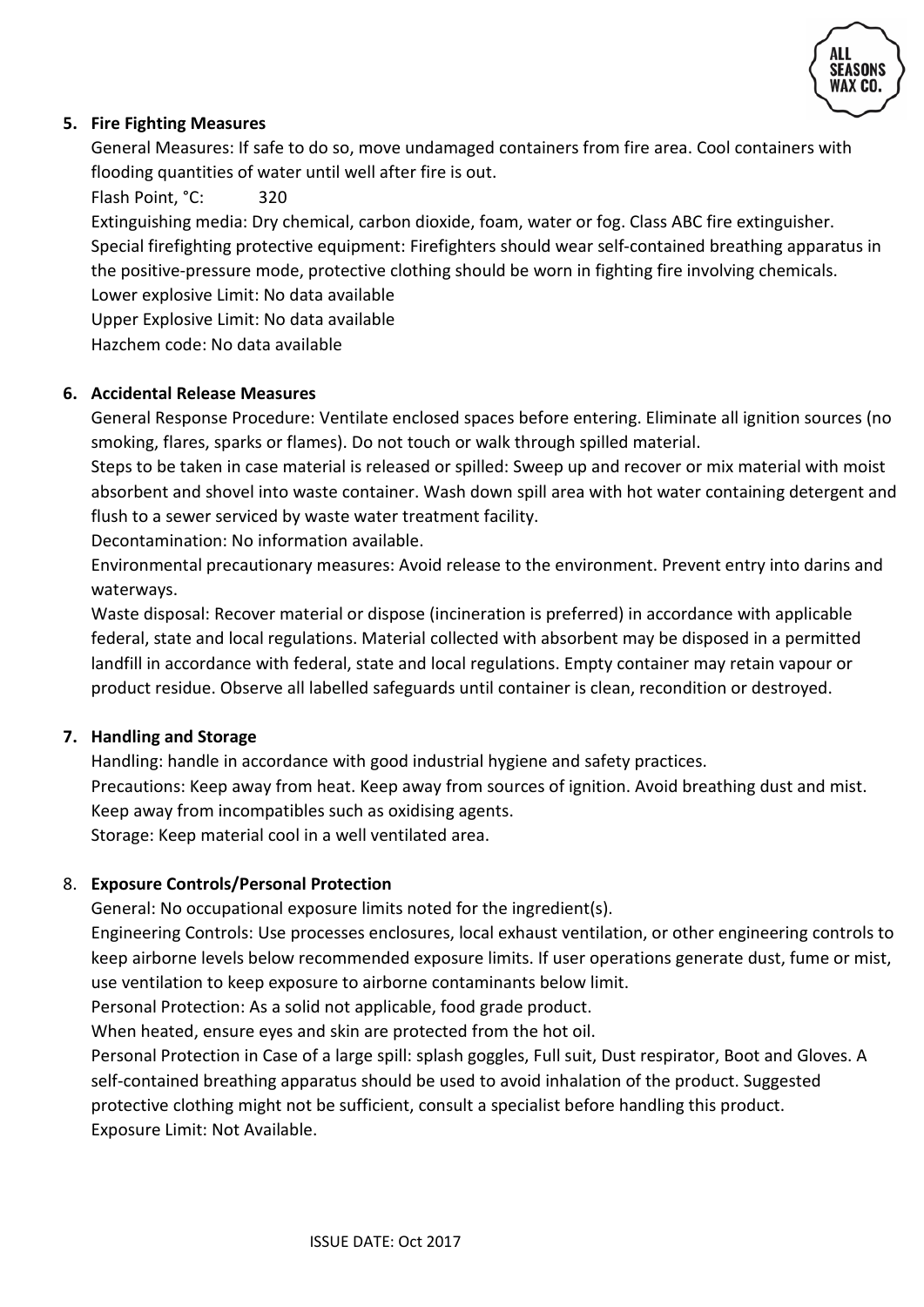

#### 9. **Physical and Chemical Properties**

| <b>Physical State:</b>            | Solid flake.              |
|-----------------------------------|---------------------------|
| Colour:                           | White                     |
| Odour:                            | Faint                     |
| Vapour pressure:                  | $<$ 1mm Hg                |
| Smoke Point, °C:                  | 350                       |
| Flash Point: °C:                  | 320 [closed cup]          |
| Freezing point, °C:               | 35                        |
| Congealing Point, °C:             | 40                        |
| Melting Point Range, °C:          | 28-56                     |
| Optimal Pouring Temperature, °C:  | 60                        |
| Optimal Blending Temperature, °C: | 60                        |
| pH:                               | No data available         |
| <b>Volatile Percent:</b>          | < 0.1%                    |
| Viscosity:                        | Solid at room temperature |
|                                   |                           |

Solubility: Soluble in hot organic solvents such as alcohol, benzene, ether, dichloromethane, acetone, mineral or fixed oils. Not soluble in water.

#### **10. Stability and Reactivity Data**

Stability: Stable Incompatibility: Strong oxidising agents and strong alkali or caustic materials. Conditions to avoid: High temperatures near flash point. Hazardous decomposition: None Hazardous polymerisation: Not likely to occur

#### **11. Toxicological Information**

Routes of Entry: Inhalation Toxicity to Animals: Not Available Chronic Effects on Humans: Not Available Carcinogen category: None

Other Toxic Effects on Humans: No data available

Special Remarks on chronic effects on animals: No data available

Special Remarks on chronic effects on humans: No data available

Special remarks on other Toxic Effects on humans: May cause skin, eye, respiratory tract and gastrointestinal tract irritation.

The toxicological properties of this substance have not been fully investigated.

#### **12. Ecological Information**

Eco toxicity: None toxic.

BOD5 and COD: Not available.

Products of Biodegradation: product is ultimately biodegraded to carbon dioxide.

Toxicity of the products of biodegradation: the products itself and its products of degradation are not toxic.

Special remarks on the products of biodegradation: product is ultimately biodegraded to carbon dioxide.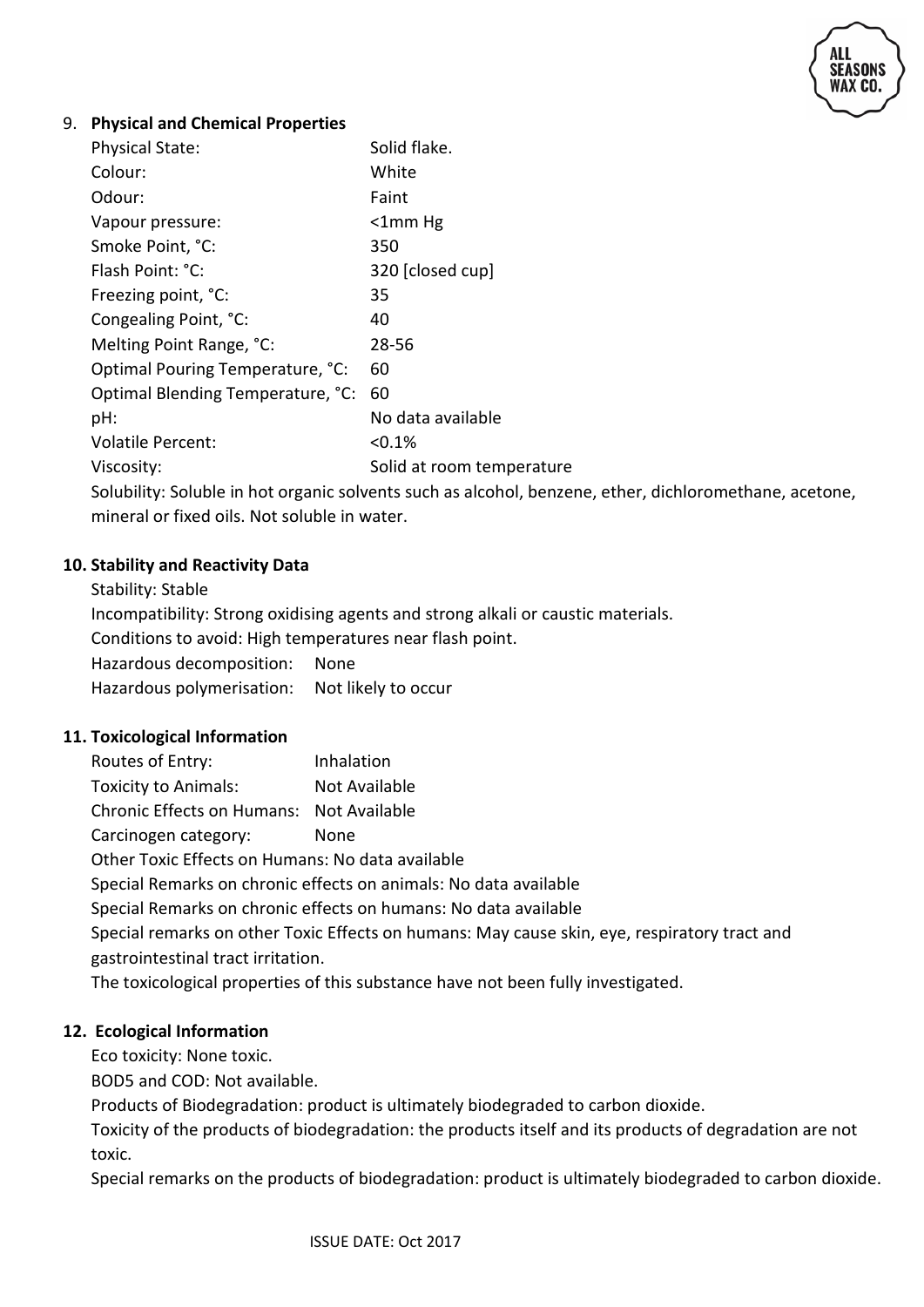

Environmental Impact: No data available

#### **13. Waste Disposal**

Waste must be disposed of in accordance with federal, state and local environmental control regulations.

#### **14. Transport Information**

# **Land Transport (Australia)**

# **ADG Code**

| Soybean & coconut oil, hydrogenated blend           |
|-----------------------------------------------------|
| No data available                                   |
| No data available                                   |
| No data available                                   |
| None hazardous                                      |
| No data available                                   |
| Special Provisions for Transport: No data available |
|                                                     |

# **Land Transport (New Zealand)**

# **NZ5433 Code**

| Proper shipping name:                               | Soybean & coconut oil, hydrogenated blend |
|-----------------------------------------------------|-------------------------------------------|
| Class:                                              | No data available                         |
| Subsidiary Risk(s):                                 | No data available                         |
| <b>UN Number:</b>                                   | No data available                         |
| Hazchem Code:                                       | None hazardous                            |
| Pack Group:                                         | No data available                         |
| Special Provisions for Transport: No data available |                                           |

# **Sea Transport**

# **IMDG Code**

| Proper shipping name:                               | Soybean & coconut oil, hydrogenated blend |
|-----------------------------------------------------|-------------------------------------------|
| Class:                                              | No data available                         |
| Subsidiary Risk(s):                                 | No data available                         |
| <b>UN Number:</b>                                   | No data available                         |
| Hazchem Code:                                       | None hazardous                            |
| Pack Group:                                         | No data available                         |
| Special Provisions for Transport: No data available |                                           |
| EMS:                                                | No data available                         |
| Marine Pollutant:                                   | No                                        |

# **Air Transport**

| <b>IATA Code</b>      |                                           |
|-----------------------|-------------------------------------------|
| Proper shipping name: | Soybean & coconut oil, hydrogenated blend |
| Class:                | No data available                         |
| Subsidiary Risk(s):   | No data available                         |
| UN Number:            | No data available                         |